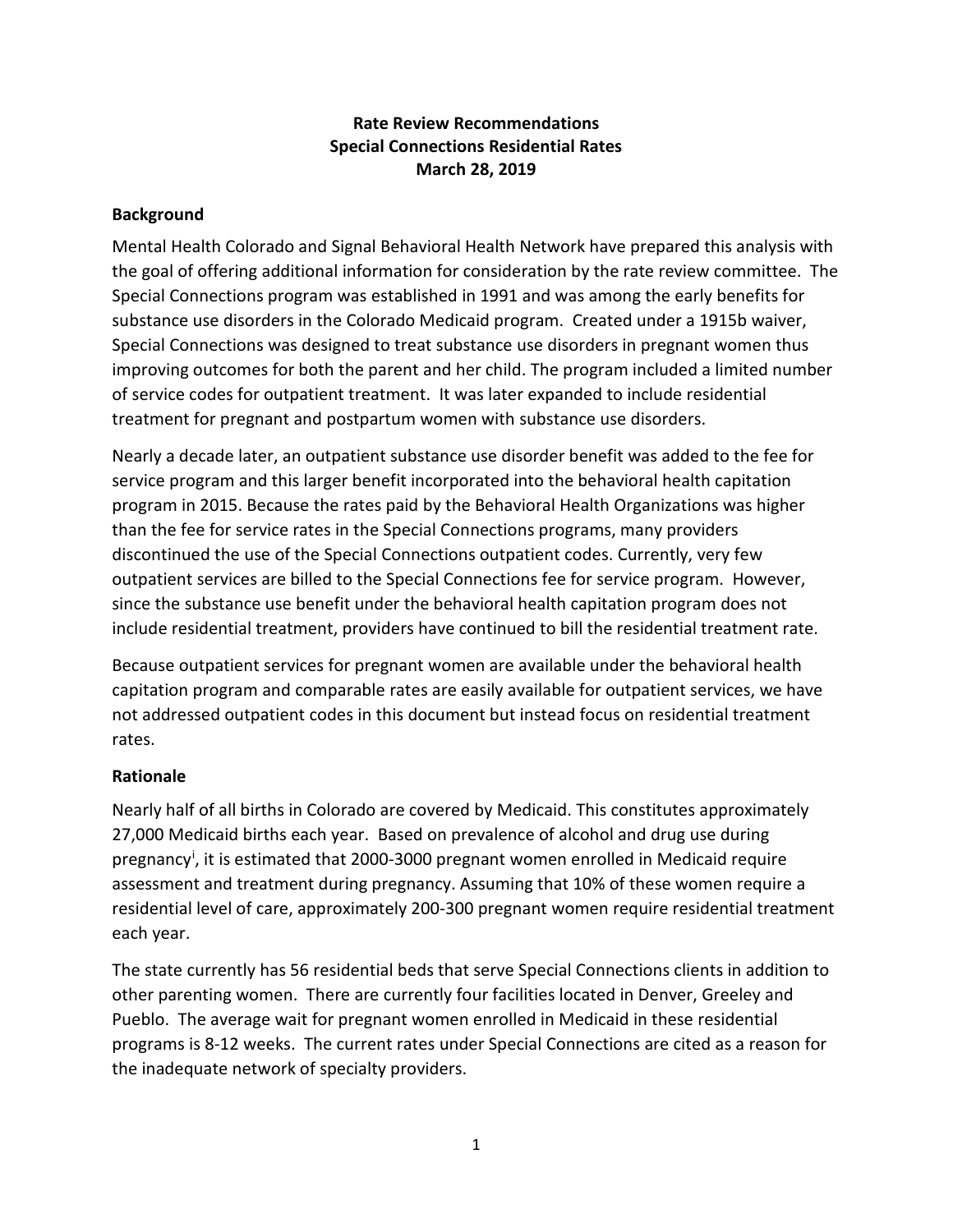Despite the costs of treatment for this population, Substance Abuse and Mental Health Services Administration (SAMHSA) estimates that residential treatment programs serving women and children produced nearly \$4 in savings for every dollar spent<sup>[ii](#page-2-1)</sup>. These cost savings resulted from improving health outcomes for mothers and their children; reducing out of home placements in the child welfare system and reducing incarceration. When a parent with a substance use disorder does not access treatment during the prenatal period, health payers bear the cost burden<sup>[iii](#page-2-2)</sup>. Nationally, the cost of care for newborns experiencing withdrawal symptoms grew from 461 million in 2003 to nearly \$316 million in 2012. In Colorado the rates of Neonatal Abstinence Syndrome jumped by 83% between 2011 and 2015<sup>[iv](#page-2-3)</sup> and accidental drug overdose is the number one cause of maternal deaths in the state<sup>[v](#page-2-4)</sup>. Despite the escalating need in the state, the residential treatment capacity for pregnant women has been stable or declined in the past decade. This is attributed, in large part, to low rates.

## **Data Available**

Two different sources of cost data were used to arrive at the program costs presented below. One of the programs was a start-up that has built a bottom up budget and the other uses actual expenditures in a program that has provided this service for more than two decades. The range of rates using these two different methodologies is modest when normalizing for similar sized programs and lengths of stay. Building costs and food are not included in the treatment costs since Medicaid covers treatment but not the room and board portions of residential treatment. Room and board is covered by the Office of Behavioral Health (S9976)

We provide two rates—the rate for the level of care described by the American Society of Addiction Medicine (ASAM) as medically monitored residential treatment that has nursing staff on site 24 hours a day/365 days per year and clinically-managed residential treatment that has medical oversight but does not have 24-hour medical staffing (aligned with description in H0018 or H0019).

| <b>Summary costs per day by level of Care</b> | <b>Current</b> | <b>Program#1</b> | <b>Program #2</b> |
|-----------------------------------------------|----------------|------------------|-------------------|
| Medically- managed -treatment only*           |                | \$522            |                   |
| Clinically-managed – treatment only           | \$192.10       | \$417            | \$392             |

\*5.0 FTE nursing staff and associated expenses estimated at an additional \$105/day

The cost breakdown for these services is found in the table below.

| Detailed cost per day-clinically managed | Program #1 | Program #2 |
|------------------------------------------|------------|------------|
| Personnel expense                        | \$323      | \$326      |
| Client-related expense                   | \$19       | \$23       |
| Business-related expense                 | \$11       | \$15       |
| Administrative expense                   | \$65       | \$28       |
| <b>Total treatment costs</b>             | \$417      | \$392      |
| <b>Room and board costs</b>              | \$78       | \$85       |
| Total treatment + room and board         | \$495      | \$477      |